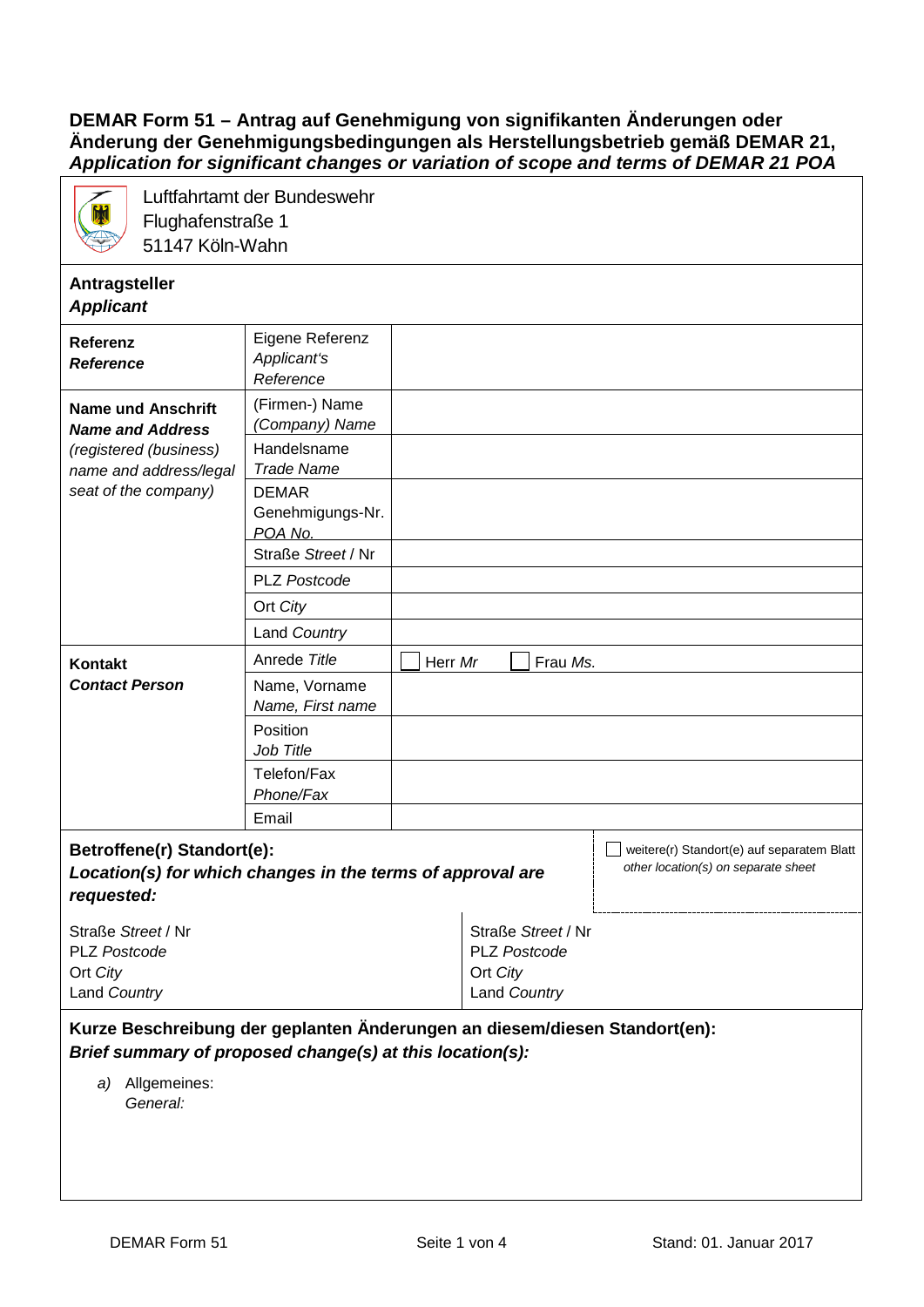| Genehmigungsumfang:<br>b)<br>Scope of approval:                                                                                                                                                                                                                                                                            |                                                                                                                                                                                              |                                      |  |  |
|----------------------------------------------------------------------------------------------------------------------------------------------------------------------------------------------------------------------------------------------------------------------------------------------------------------------------|----------------------------------------------------------------------------------------------------------------------------------------------------------------------------------------------|--------------------------------------|--|--|
| Art der Vorrechte:<br>C)<br>Nature of privileges:                                                                                                                                                                                                                                                                          |                                                                                                                                                                                              |                                      |  |  |
| Beschreibung der organisatorischen Änderungen:<br><b>Description of organisational changes:</b>                                                                                                                                                                                                                            |                                                                                                                                                                                              |                                      |  |  |
| Name und Stellung des (nominierten) verantwortlichen Betriebsleiters / der (nominierten)<br>verantwortlichen Betriebsleiterin:<br>Name and position of the (nominated) accountable manager:                                                                                                                                |                                                                                                                                                                                              |                                      |  |  |
| Erklärung des Antragstellers Applicant's declaration                                                                                                                                                                                                                                                                       |                                                                                                                                                                                              |                                      |  |  |
| Ich erkläre, dass ich berechtigt bin, diesen Antrag beim LufABw vorzulegen und dass alle Angaben in diesem<br>Antrag korrekt und vollständig sind.<br>I declare that I have the legal capacity to submit this application to LufABw and that all information provided in this<br>application form is correct and complete. |                                                                                                                                                                                              |                                      |  |  |
|                                                                                                                                                                                                                                                                                                                            |                                                                                                                                                                                              |                                      |  |  |
| Ort, Datum<br>Location, Date                                                                                                                                                                                                                                                                                               | Name und Unterschrift des<br>verantwortlichen/nominierten Betriebsleiters/<br>der verantwortlichen/nominierten Betriebsleiterin<br>Name and signature of the (nominated) accountable manager |                                      |  |  |
| Dieser Antrag ist per Fax, E-Mail oder Post zu richten an:<br>This Application should be sent by fax, e-mail or regular mail to:                                                                                                                                                                                           |                                                                                                                                                                                              | Amtliche Eintragungen<br>Offical use |  |  |
| Luftfahrtamt der Bundeswehr<br>Abteilung 4<br>Postfach 90 61 10 / 529<br>51127 Köln-Wahn                                                                                                                                                                                                                                   |                                                                                                                                                                                              |                                      |  |  |
| +49 (0) 2203 908 - 1774<br>Fax:                                                                                                                                                                                                                                                                                            |                                                                                                                                                                                              |                                      |  |  |
| E-mail: LufABw4@bundeswehr.org                                                                                                                                                                                                                                                                                             |                                                                                                                                                                                              |                                      |  |  |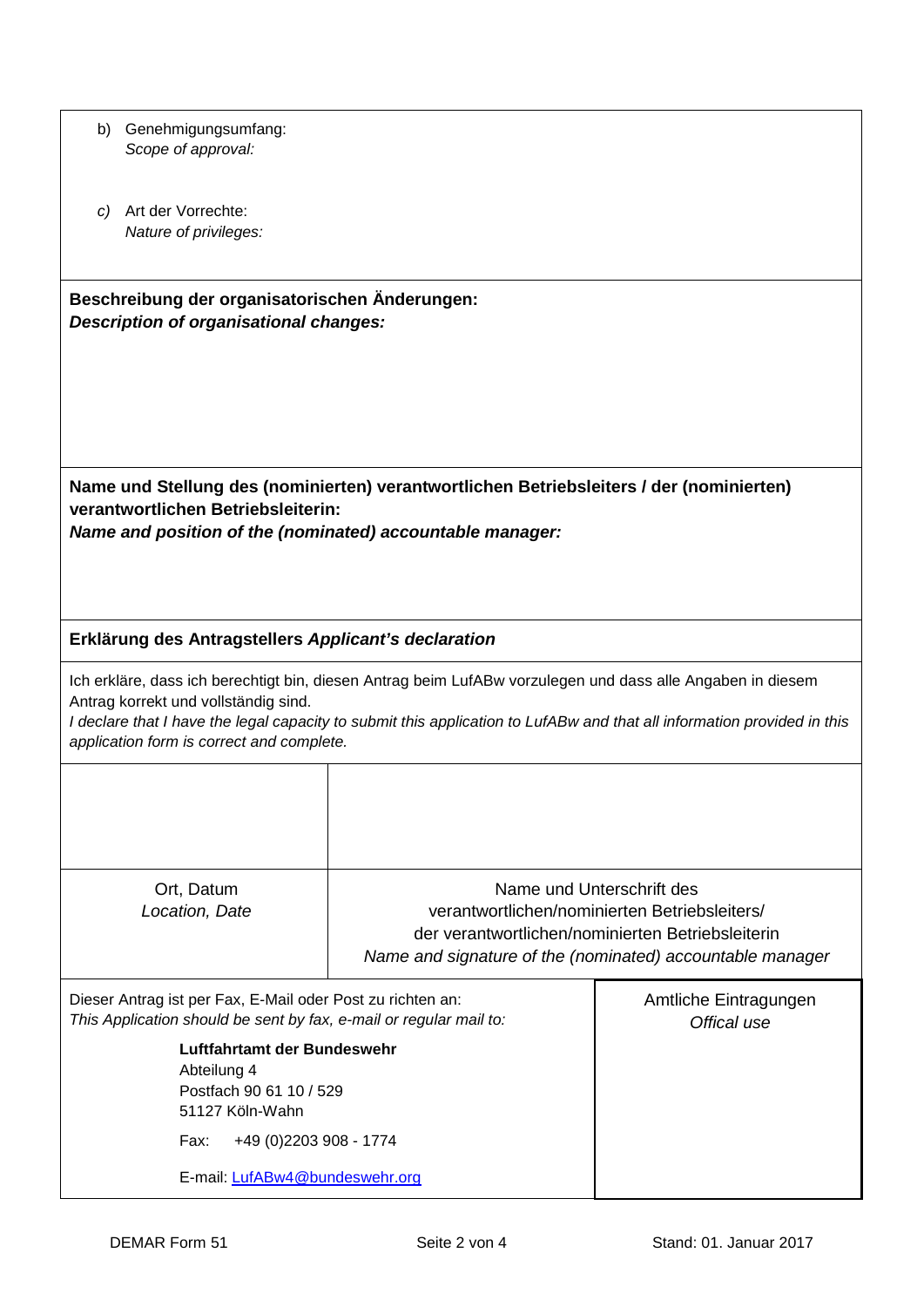# Ausfüllanleitung *Completition instructions*

| <b>Feld Field Name</b>                                                                                                                                                 | Ausfüllanleitung Completion instructions                                                                                                                                                                                                                                                                                                                                                                                                                                                                                                                                                                                                                                                                                                                                                                                                                                                                                                                                                                                                                    |
|------------------------------------------------------------------------------------------------------------------------------------------------------------------------|-------------------------------------------------------------------------------------------------------------------------------------------------------------------------------------------------------------------------------------------------------------------------------------------------------------------------------------------------------------------------------------------------------------------------------------------------------------------------------------------------------------------------------------------------------------------------------------------------------------------------------------------------------------------------------------------------------------------------------------------------------------------------------------------------------------------------------------------------------------------------------------------------------------------------------------------------------------------------------------------------------------------------------------------------------------|
| <b>Eigene Referenz</b><br><b>Applicants Reference</b>                                                                                                                  | Angabe einer internen Referenz zum Antrag. Diese wird als Bezug in jeglicher zugehöriger<br>Kommunikation verwendet.<br>Please provide a unique internal reference to this application. This reference will be used as an<br>identifier of your application in all communication, e.g. invoice/s, acceptance letter, by LufABw.                                                                                                                                                                                                                                                                                                                                                                                                                                                                                                                                                                                                                                                                                                                             |
| <b>Name und Anschrift</b><br><b>Name and Address</b>                                                                                                                   | Angabe des Firmennamens und der Adresse, wie sie im Gewerbeschein eingetragen sind.<br>Handelt es sich beim Antragsteller um eine natürliche Person, ist die Angabe von Name und<br>Adresse, wie sie im Ausweisdokument der Person eingetragen sind, vorzunehmen.<br>Sofern der Antragsteller eine Dienststelle der Bundeswehr ist, sind die Dienststellenbezeichnung<br>sowie die zugehörige Anschrift einzutragen.<br>Die Genehmigungsnummer ist um die individuellen Anteile des beantragenden Betriebs zu<br>ergänzen.<br>Please enter the full name of the company as it appears on the Business Registration or similar<br>legal document stating name and seat of the company.<br>In case the applicant is not a company but a natural person, please enter the full name as it appears<br>in the ID Card/Passport and enter the address of registry.<br>In case the applicant is a department of Bundeswehr, please enter the Name of the department and<br>the address.<br>The POA No. must be completed with the individual parts of the company. |
| Kontakt<br><b>Contact Person</b>                                                                                                                                       | Angabe der Kontaktdaten der für den Antrag verantwortlichen Person (Betriebsleiter bzw.<br>Betriebsleiterin) oder eines von ihm bzw. Ihr mit der Wahrnehmung der antragsrelevanten<br>Kommunikation beauftragten Ansprechpartners.<br>The name and contact details specified in this section are those of the person responsible for the<br>application (accountable manager) or of a designated contact person.                                                                                                                                                                                                                                                                                                                                                                                                                                                                                                                                                                                                                                            |
| Betroffene(r)<br>Standort(e):<br>Location(s) for which<br>changes in the terms<br>of approval are<br>requested:                                                        | Angabe von Standort(en), für die Änderungen der Genehmigungsbedingungen beantragt werden.<br>State the locations for which changes in the terms of approval are requested.                                                                                                                                                                                                                                                                                                                                                                                                                                                                                                                                                                                                                                                                                                                                                                                                                                                                                  |
| <b>Kurze Beschreibung</b><br>der geplanten<br>Anderungen an<br>diesem/diesen<br>Standort(en):<br><b>Brief summary of</b><br>proposed change(s) at<br>this location(s): | Angabe von Details zu den geplanten Vorhaben.<br>Allgemeines" muss eine allgemeine Beschreibung enthalten.<br>"Genehmigungsbedingungen" muss den Umfang der Herstellungstätigkeiten sowie die<br>Produkte/Kategorien nach den Prinzipien von GM 21.A.151 enthalten.<br>"Art der Vorrechte" muss die beantragten Vorrechte gemäß 21.A.163(b)-(d) enthalten.<br>This Block must include further details of the manufacturing activities under the approval for the<br>addresses indicated previously.<br>"General" must include overall information for the change (including changes e.g. in workforce,<br>facilities etc.).<br>"Scope of approval" must address the change in the scope of work and products/categories<br>following the principles laid down in the GM 21.A.151.<br>"Nature of privileges" must indicate a change in the privileges as defined in 21.A.163(b)-(d).                                                                                                                                                                         |
| Beschreibung der<br>organisatorischen<br>Änderungen:<br><b>Description of</b><br>organisational                                                                        | Beschreibung der Änderungen im Betrieb inklusive Änderungen der Organisationsstruktur,<br>Funktionen und Verantwortlichkeiten. Dieser Abschnitt ist auch dafür zu nutzen, um Änderungen im<br>Bereich der Führungskräfte gemäß 21.A.145(c)2. oder des verantwortlichen Betriebsleiters bzw. der<br>verantwortlichen Betriebsleiterin gemäß 21.A.145(c)1. anzuzeigen. Bei Änderung der<br>Führungskräfte muss/müssen die zugehörigen DEMAR Formen 4 zusammen mit dem Antrag                                                                                                                                                                                                                                                                                                                                                                                                                                                                                                                                                                                  |